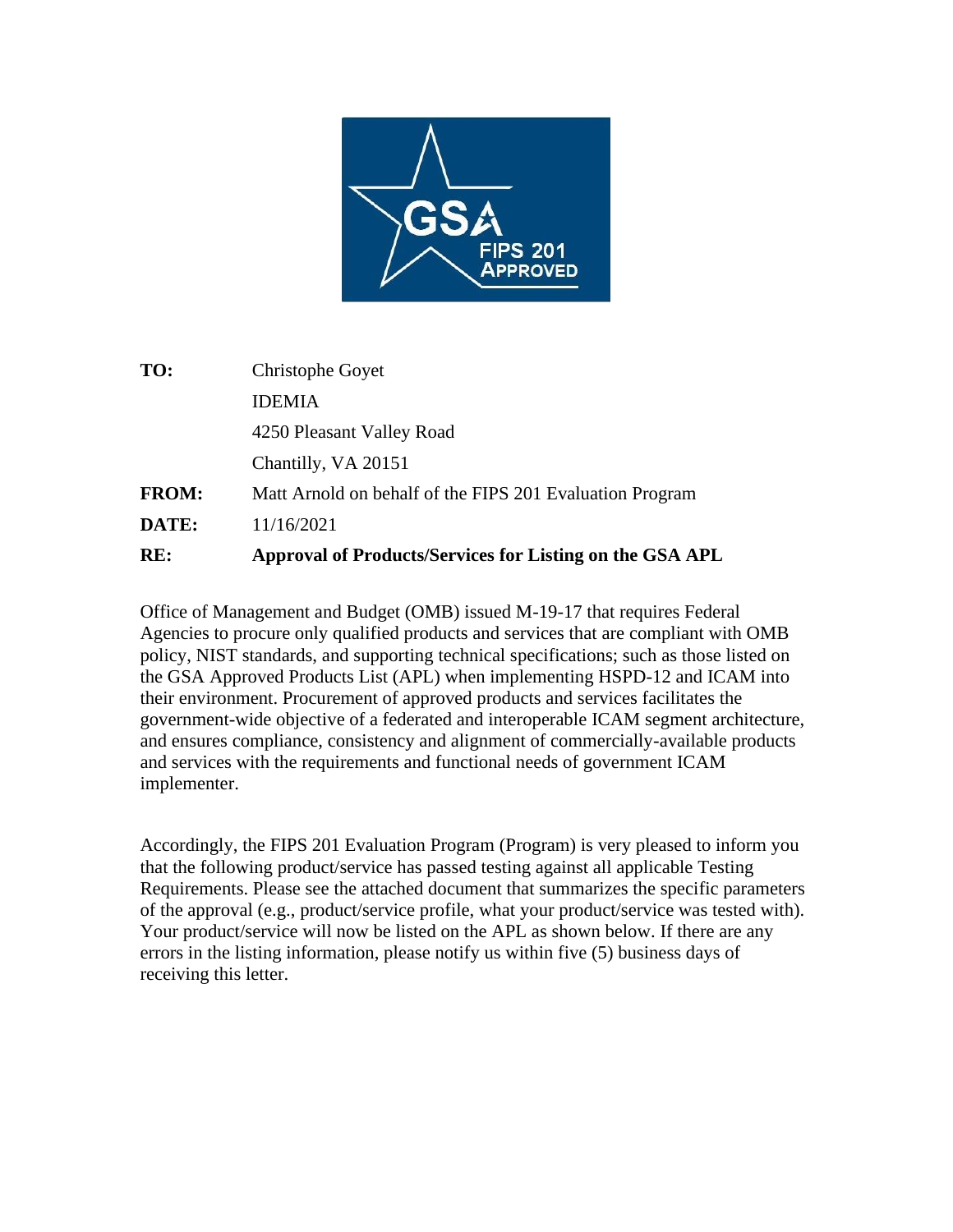# **1 Category - PIV Cards**

#### **1.1 APL Certification Number**

### ● **1512 - ID-One PIV v2.4.2 on Cosmo V8.2**

#### **1.2 Product/Service Information**

| <b>Organization Name:</b>          | <b>IDEMIA</b>                   |
|------------------------------------|---------------------------------|
| <b>Name of Product or Service:</b> | ID-One PIV v2.4.2 on Cosmo V8.2 |
| Category:                          | <b>PIV Card</b>                 |
| <b>Part Number:</b>                | 1759285                         |
| <b>Hardware Version:</b>           | -30                             |
| <b>Software Version:</b>           | 2.4.2                           |
| <b>Firmware Version:</b>           | 6F01                            |
| <b>TAA Compliant:</b>              | <b>YES</b>                      |
| <b>ATR</b>                         | 8031C152511B or 8031C153511B XX |

## **1.3 Document History**

| <b>Status</b> | <b>Date</b> | <b>Comments</b>      |
|---------------|-------------|----------------------|
| Creation      | 11/15/2021  | Approval of product. |

#### **1.4 Restrictions:**

None

Approval of the above product/service indicates your cooperation with the Program and successful testing against a rigorous, comprehensive set of functional requirements derived from government-wide specifications. Testing included positive and negative test cases, and threat vectors.

Given the strategic government-wide importance of the APL, the scope and extent of testing performed on your product/service, and the rigor of that testing, the Program would like to acknowledge the noteworthiness of the approval and listing. Your product/service will now be available to all Federal Agencies for procurement.

Please note that continued listing on the APL requires ongoing conformance to all applicable requirements, including requirements added or amended over time. A listed product/service can become non-conformant for various reasons including but not limited to:

- Failure to pass testing against new and revised requirements before the effective date of the new/revised requirements.
- Problems discovered in your listed product/service (or class of product/service) are not addressed within time frames specified by the Program.